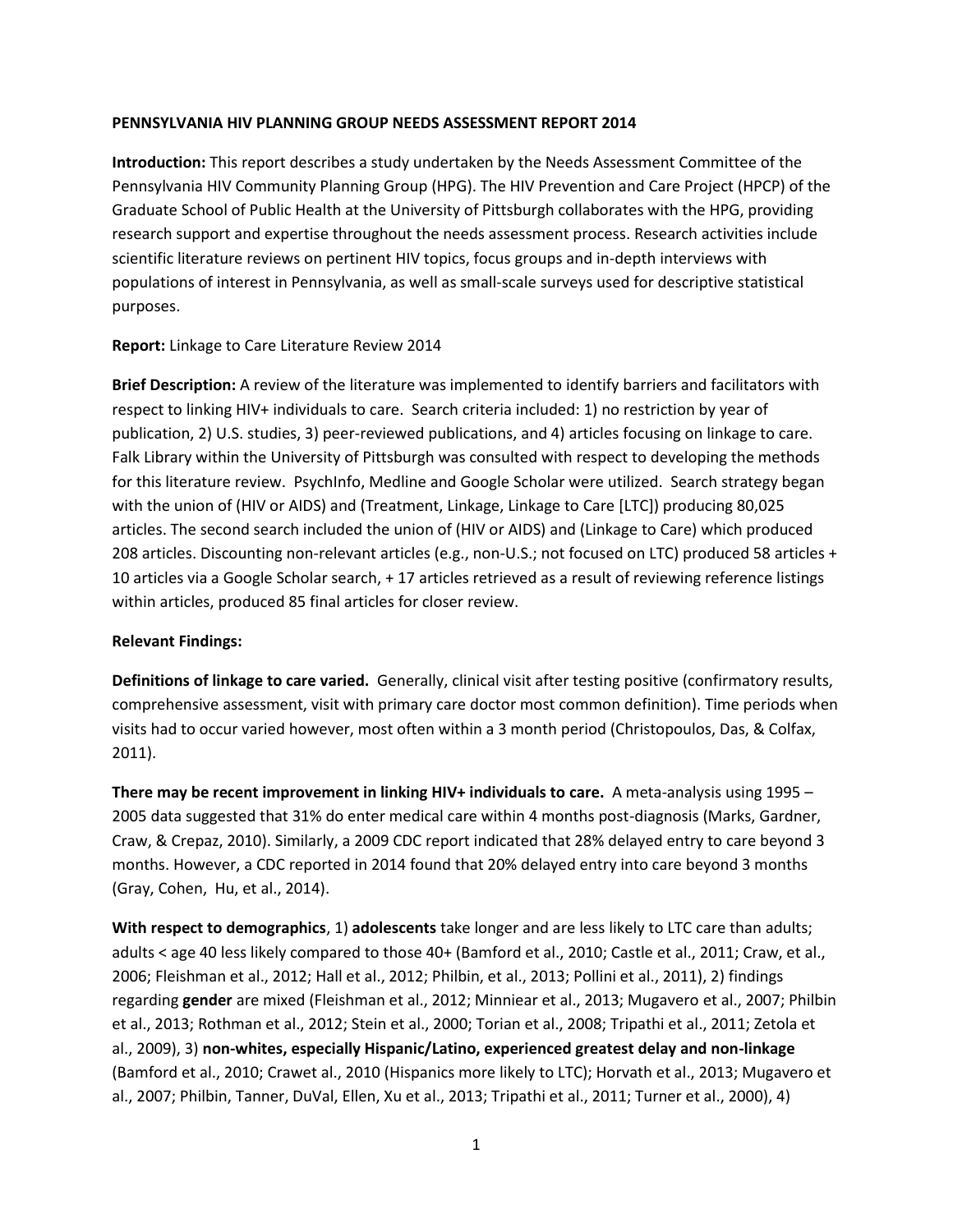findings with respect to **risk category** are mixed (Bamford et al., 2010; Fleishman et al., 2012; Philbin et al., 2013; Tripathi et al., 2011).

**Only one article was found pertaining to transgender individuals** (Sevelius et al., 2013) **or individuals with disabilities** (not-related to their HIV status) (Hanass-Hancock et al., 2009) and linkage. However, a variety of data indirectly suggests that these groups may experience greater problems with accessing care compared to other subgroups of HIV+ individuals.

**Psycho-social factors associated with less linkage to care**: 1) **lack of knowledge** (e.g., If I'm feeling well, I don't need treatment; belief that HIV medications can make you sick; go only if you need medications; misperception of risk associated with delay in LTC; among women, knowledge about risk and benefits of care was important though not sufficient part of LTC) (Beer et al., 2009; Christopoulos et al., 2013; Jenness et al., 2012; Pollini et al., 2011; Quinlivan et al., 2013; Samet, Freedberg, Savetsky, Sullivan, & Stein, 2001), 2) **depression and other MH problems** (though findings are mixed) (Bell et al., 2010; Bhatia et al., 2011; Hightow-Weidman et al., 2011; Wohl et al., 2011), 3) **substance use** (especially recent/current) (Note: strong association with delay or no LTC) (Beer, Fagan, Valverde, & Bertolli, 2009; Bell et al., 2010; Craw et al., 2010; Horvath et al., 2013; Jenness et al., 2012; Mill et al., 2008; Raveis et al., 1998; Samet et al., 1998; Wohl et al., 2011), 4**) personal reactions to finding out one is positive**  such as psychological breakdown (Beer et al., 2009; Buseh et al., 2006; Hosek, et al.,2008; Jenness et al., 2012; Mill et al., 2008; Pollini et al., 2011; Quinlivan et al., 2013; Raveis, Siegel, & Gorey, 1998), 5) **stigma**  (Note: strong associations with delay or no LTC) (Beer et al., 2009; Buseh et al., 2006; Christopoulos et al., 2013; Fortenberry et al., 2012; Hosek et al., 2008; Philbin, Tanner, DuVal, Ellen, Kapogiannis, et al., 2013; Quinlivan et al., 2013; Samet et al., 2001; Sison et al., 2013; Vyavaharkar et al., 2008), 6) **more developed ethnic/racial or LGBT Identity** (associated with better LTC) (Futterman et al., 2004; Harper et al., 2014), and, 7) **conspiracy beliefs** (Bogart, et al., 2004; Bogart, et al., 2010a), 8) **denial of being infected or the significance of being infected with respect to health risks,** and **9) loss of autonomy and sense of powerlessness especially among women** (Quinlivan et al., 2013).

**Practical factors associated with less linkage to care:** 1) **care-giving for others** (Raveis et al., 1998; Stein, Leibman, & Wachtel, 1991; Stein et al., 2000; Vyavaharkar et al., 2008), 2) **insurance status** (Bamford et al., 2010; Hightow-Weidman, et al., 2011; Minniear et al., 2013; Mugavero et al., 2007; Philbin et al., 2013; Pollini et al., 2011; Raveis et al., 1998; Rothman et al., 2012; Stein et al., 2000;Turner et al., 2000; Zierler et al., 2000), 3) **poverty & homelessness** (Craw et al., 2010; Cunningham et al., 1999; Minniear et al., 2013; Philbin, et al., 2013; Stein et al., 2000; Vyavaharkar et al., 2008; Wohl et al., 2011; Zierler et al., 2000), and , 4) **transportation obstacles** (Cohen et al., 2004; Cunningham et al., 1999; Hightow-Weidman,et al., 2011; Hightow-Weidman et al., 2011; Philbin, et al., 2013; Vyavaharkar et al., 2008).

**Prior experiences with the health care system associated with linkage to care**: 1) **utilizing PCP services before HIV testing associated with better LTC** (most youth did not have routine health-care prior to testing), 2) **anonymous testers, compared to confidential testers, more likely to delay entry into care**, 3) **negative experiences in testing and post-test counseling including a perception of racism, HIV stigma** associated with less LTC (Axelrad et al., 2013; Beer et al., 2009; Bindman et al., 1998; Buseh et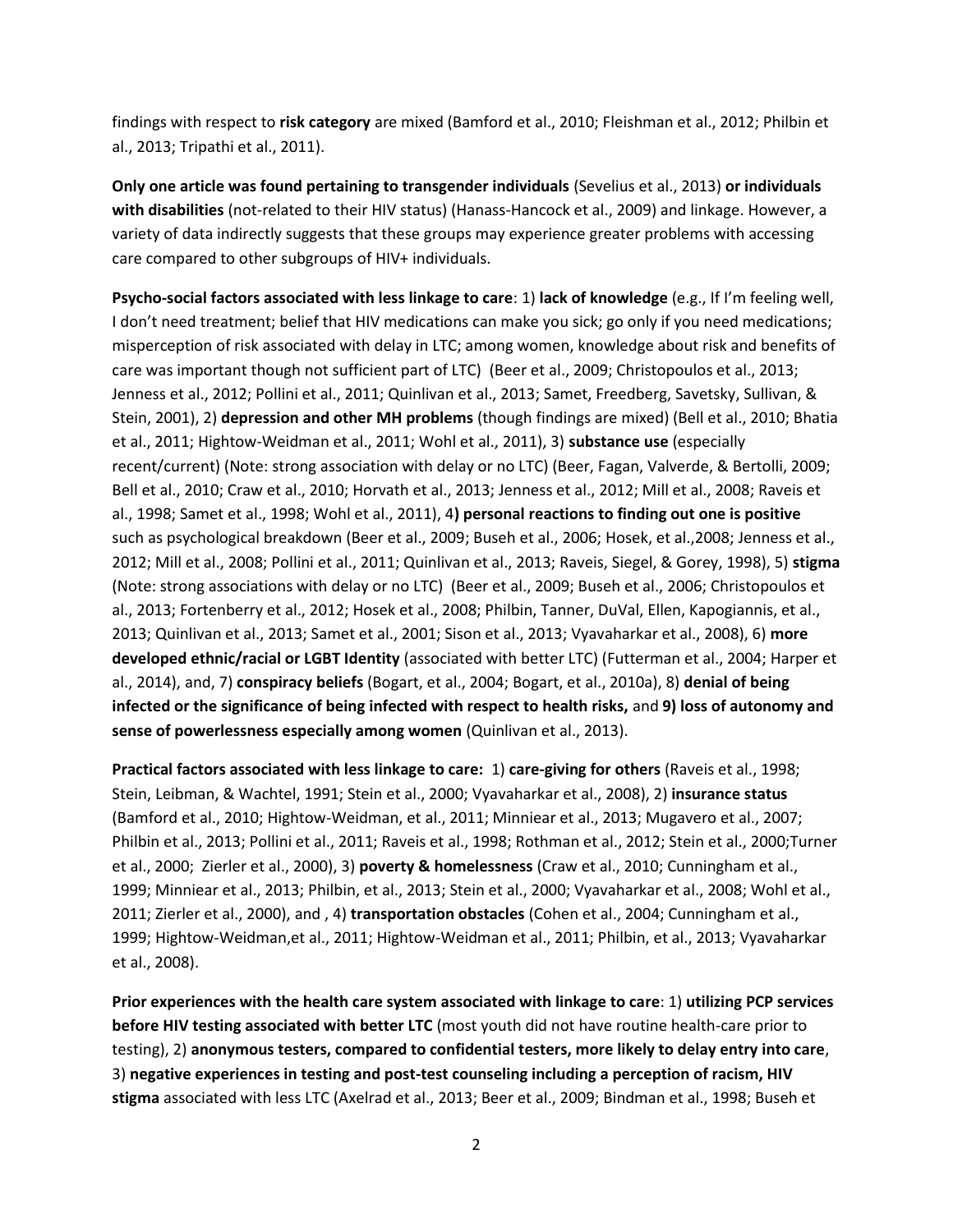al., 2006; Hosek et al., 2008; Raveis et al., 1998; Reed et al., 2009; Stone, 1997; Turner et al., 2000). For example, a large qualitative study found that 1) providers sometimes failed to provide counsel and information about care, prognosis, and treatment "and sent them away without education." , 2) women felt significant degrees of stigma, were afraid to enter clinics, afraid of being seen, 3) strong relationships with nurses, doctors, office staff at front desk, helped some of them overcome the stigma, 4) when care for the women was effectively expressed, women were more likely to trust and utilize providers, 5) "Positive clinic attributes, such as friendliness, professionalism, warmth, and discretion were helpful, whereas lack of privacy or discretion would keep women from wanting to return to future appointments." (Quinlivan et al., 2013)

**Structural factors associated with better linkage to care:** 1) **adolescents going to general clinics versus adolescent-specific clinics** (Philbin, Tanner, DuVal, Ellen, Xu, et al., 2013), 2) **availability and access to ancillary services, (**Ashman, Conviser, & Pounds, 2002; Messeri, Abramson, Aidala, Lee, & Lee, 2002; Mugavero, Norton, & Saag, 2011; Sherer et al., 2002; Sison et al., 2013), 3) **co-location of services (testing and medical providers)** (Craw et al., 2010; Fortenberry, 2012), 4) **increased** c**onfidentiality, decreased waiting time, more flexible hours of operation** (Craw et al., 2010; Fortenberry et al., 2012; Horstmann et al., 2010; Jenness et al., 2012; Minniear et al., 2013; Mugavero et al., 2007; Quinlivan et al., 2013; Tripathi et al., 2011; Vyavaharkar et al., 2008), 5) **Cultural sensitivity and skills of health care professionals** (Fortenberry et al., 2012; Horstmann, Brown, Islam, Buck, & Agins, 2010; Philbin, Tanner, DuVal, Ellen, Kapogiannis, et al., 2013), 6) **collaboration/relationships between testing sites and medical providers** (Craw et al., 2008: Craw et al., 2010; Fortenberry et al., 2012; Philbin, Tanner, DuVal, Ellen, Xu, et al., 2013), **funding and policy issues** (Justice, 2010; Mugavero et al., 2011; Mugavero, et al., 2013; Walensky et al., 2005).

**Limitations:** This literature review included peer-reviewed articles only. There may be other relevant data that has not been peer reviewed. The exclusive focus on the U.S. may omit other relevant information. The literature about incarcerated individuals was not included.

## **Recommendations:**

- 1. The review of demographic variables above suggests that resourses may need to target certain subgroups more than others.
- 2. Almost no data exist with respect to transgender individuals and individuals with disabilities (not directly related to HIV status). More research in these areas is needed.
- 3. There are a wide variety of psycho-social factors that are associated with LTC. These are often co-occurring. Program planners and those implementing LTC programs need to take these into account and develop programs that deal with co-occurring conditions; ancillary services are important.
- 4. Several important practical barriers (i.e., caregiving of others; transportation problems; insurance status; poverty and homeless) impact LTC and will need to be addressed to improve LTC outcomes.
- 5. Other structural factors described above impact linkage to care. Prior experiences with health care systems and providers are a major barrier.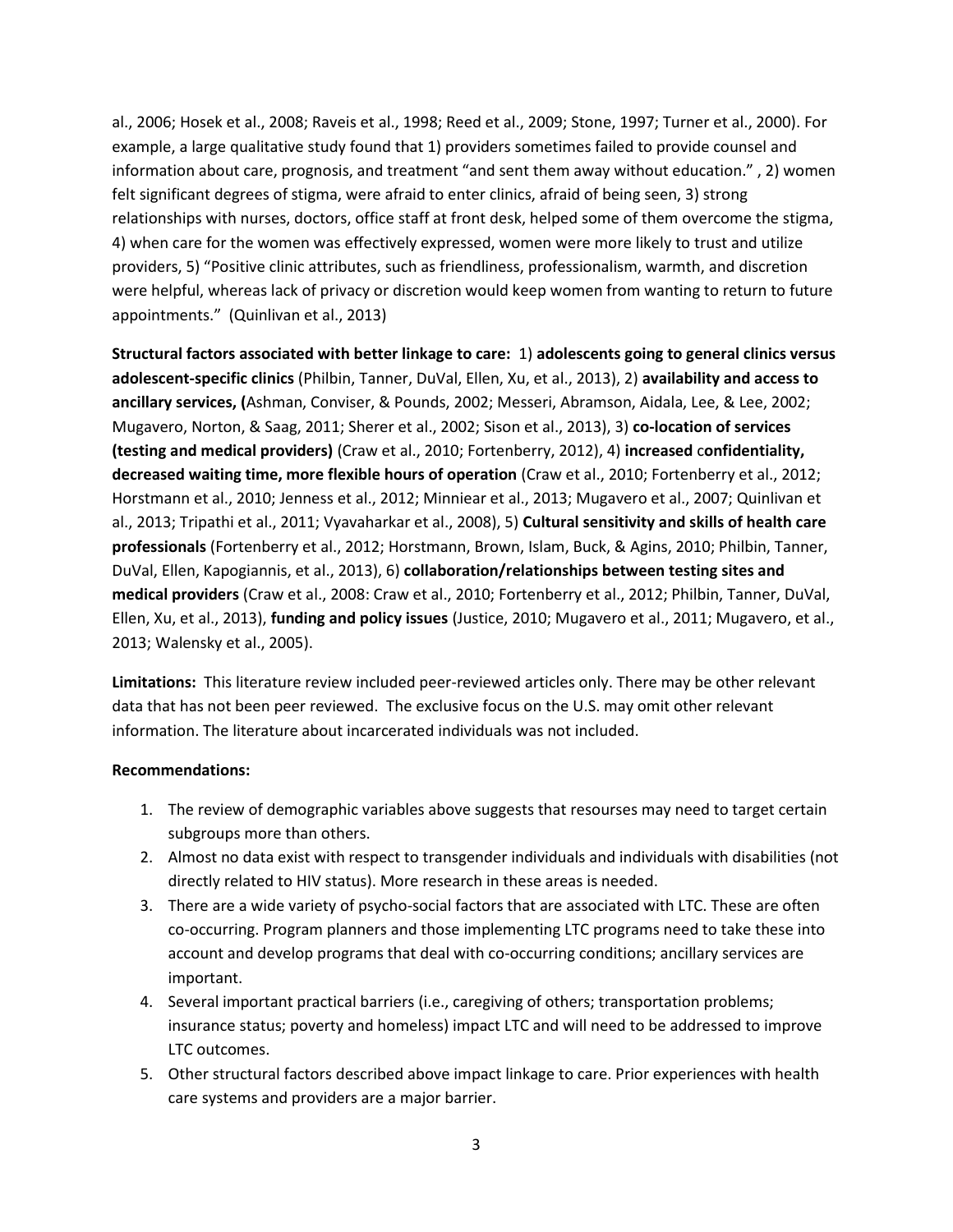- 6. Stigma is a major factor that prevents many individuals from linking to care.
- 7. Little data exist with respect to rural LTC.

# **Additional information:**

In addition to the above recommendations the literature suggests the following with respect to services and increasing LTC:

- Strengths-based case-management program is essential (e.g., building a strong relationship with client; helping clients set their own goals and search for their own resources to overcome barriers; identifying informal sources of support; conducting case-management outside of office in the community, in addition to standard in office work) (Craw et al., 2010; Gardner et al., 2005).
- Helping individuals prepare to link to care is important by evaluating and trying to meet medical, physical, psychosocial, environmental and financial needs (with individualized plan), and using a stages of change model to evaluate readiness to engage care.
- A "time-intensive intervention delivered by a non-judgmental and culturally competent peers is very effective in engaging at-risk Latino and African-American YTMSM in consistent HIV care…." Weekly contact is important during the early months, and with youth, text messages can be effective (Wohl et al., 2011).
- Formal linkages between testing and treatment sites are critical to overcome fragmentation of care and to help make various stake-holders accountable for linkage processes.
- Community membership (how clinical care sites develop strong relationships with various community organizations including LGBT) is important (e.g., helping a gay kid diagnosed with HIV get linked to a gay health professional).
- Attitudes of care givers about adolescents and LGBT and racial minorities matter.
- Social support can help individuals overcome stigma.
- Patient education is a key component of case management of linkage (about HIV, issues related to disclosure, demands of becoming a patient).
- Case managers often have to help clients deal with a variety of barriers to care: stigma, availability of services, eligibility requirements, consent, payment, housing instability, homelessness, transportation, MH, drug use, the complex criteria and difficult application procedures, and involvement of multiple service providers. (Fortenberry et al., 2012).
- One program ensured that all of their program sites helped newly identified individuals to schedule medical visit, provided transportation to it, used telephone reminder calls, and conducted case finding for clients that missed appointments. Outreach workers escorted individuals to their initial medical visit. Outreach workers coordinated services with case managers, conducted support groups, organized social and educational events, and offered peer support in initiating HIV medications. The authors state that "An important lesson of this research is that even with this level of personal support, linkage and engagement rates varied substantially among sites, suggesting that additional factors influence care engagement." (Philbin, Tanner, DuVal, Ellen, Xu, et al., 2013)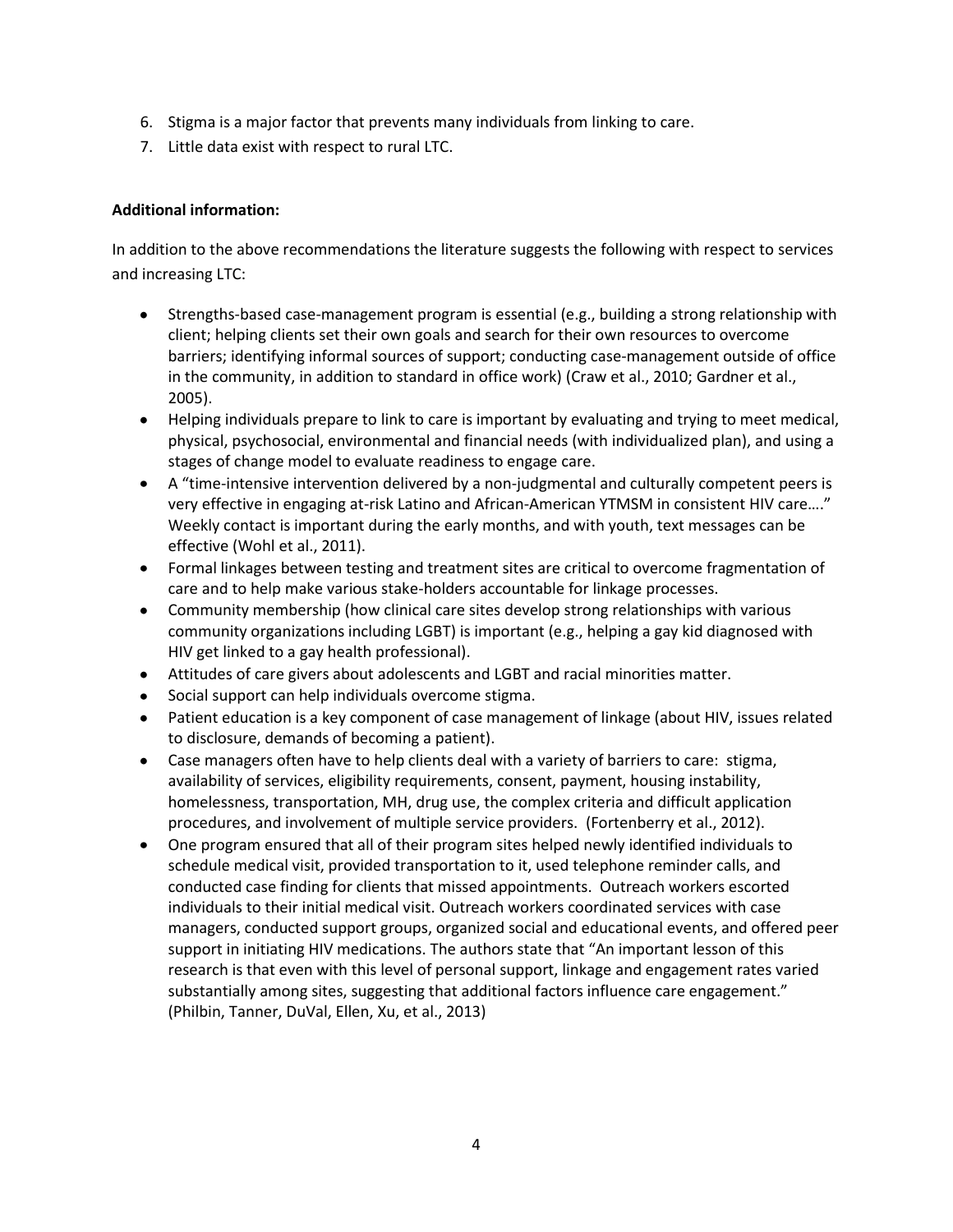#### **Report:** Needs Assessment on Linkage to Care in Rural Pennsylvania 2014

#### **IRB:** [PRO14060027](https://www.osiris.pitt.edu/osiris/Rooms/DisplayPages/LayoutInitial?Container=com.webridge.entity.Entity%5bOID%5b048CAB1F87A5C74BA3E1BFD6C29FC032%5d%5d)

## **Brief Description:**

A scientific literature review of local and national data sources focusing on linkage to HIV/AIDS care (LTC) was conducted and presented to the HIV Planning Group in May 2014. Based on this review, the HPG Needs Assessment subcommittee identified a gap in knowledge regarding linkage to HIV/AIDS care for clients from rural areas of Pennsylvania. An assessment was designed with input from the HPG and implemented by the HIV Prevention and Care Project to identify the specific barriers, challenges and facilitators faced when linking people from rural areas of Pennsylvania to HIV/AIDS care.

The assessment consisted of 15 qualitative structured telephone interviews with frontline staff involved with linking HIV clients from rural areas of Pennsylvania to HIV care from every region of the state. Purposive sampling methods were used to recruit participants with a diversity of roles in the LTC process, including HIV testers, field staff/Disease Intervention Specialists and HIV care staff. Questions focused on identifying specific testing and linking processes and on specific barriers, challenges and facilitators faced when linking people from rural areas of Pennsylvania to HIV/AIDS care. Data were analyzed by two independent researchers using a grounded theory approach and presented to the HIV Planning Group in September. Qualitative analyses of interviews will use inductive (e.g. grounded theory) approaches.

## **Relevant Findings:**

 $\bullet$ More than half of the informants identified these factors as facilitators to successful linkage: client-centered approach, active referrals, early intervention, and in-person LTC support at time of confirmatory results with education around HIV, disclosure and LTC resources (insurance, housing, substance abuse, food). Co-location of services, strong provider and community networks and social support were also mentioned as key facilitators.

*"When you're sitting in the room with a newly diagnosed person, okay… You're helping, you are offering emotional support, you are offering that person hope, you are offering that person acceptance. And when I say acceptance, you know, I am not judging how you contracted the disease. I'm here to help you so that you can have quality to your life, and a long life. I'll be real practical; making that doctor's appointment is the easy part. But helping that individual not beat themselves down, to keep them positive in their thinking, to help them in their acceptance, because let's face it; a newly diagnosed individual just sees everything negative...."*

Challenges with transportation emerged as a key barrier to LTC from rural areas in terms of distance to HIV provider clinics and a lack of confidential transport options for clients.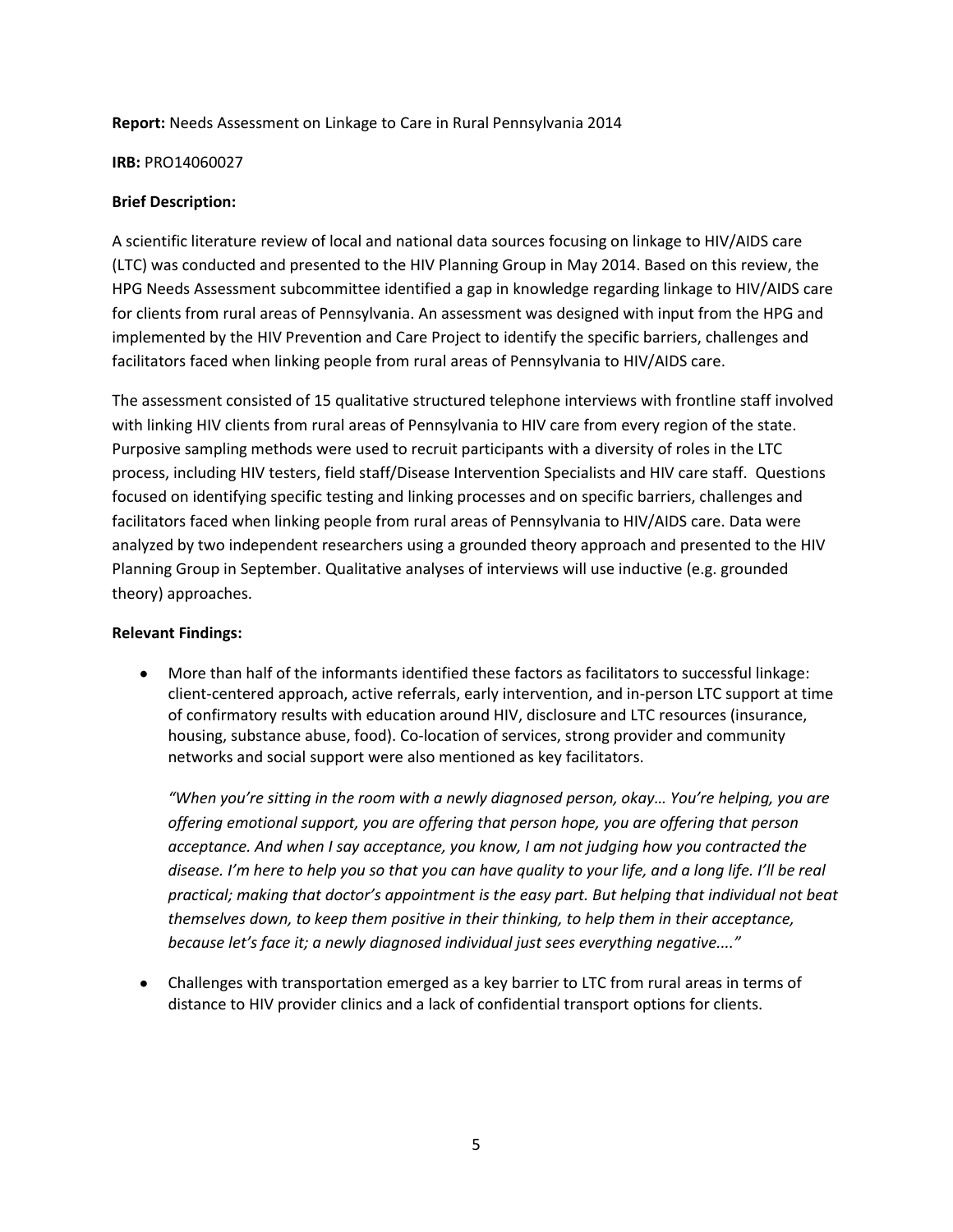*"Because of shortage of transport and size of territory it becomes inevitable that we have case managers who take active role in getting clients to HIV-related appointments. Biggest barriers or challenges: so costly."*

*"Confidentiality and transportation is a major issue – taking them to a DOH clinic. News flies so quickly in rural community."*

- Structural barriers included too few field staff and providers, long waiting time for first appointment and availability and access to dental services.
- Informants also cited negative healthcare experiences in testing and post-test counseling with medical providers and the need to ensure confidentiality within contexts of extreme stigma (HIV, MSM, IDU) as a barrier to LTC from rural areas.

*"I think a lot of medical providers, nurses, doctors are uncomfortable with HIV around here, uncomfortable with sexual history taking even or talking about sex let alone talking about sexuality that is different from their own. And so it just feeds into the stigma that already exists."*

*"I willingly give results because I don't want someone giving them who doesn't know how to talk to the client appropriately. With not only respect to who they are as a person but to their sexuality too. I've heard too many times where doctors gave results on phone or tried to make a joke, or basically not knowing how to talk to them. Making them feel uncomfortable."* 

- Demographically, younger gay men (<30) and older heterosexually married MSMW were reported as taking longer and less likely to link to care.
- Clients with dual diagnosis, namely depression and substance abuse, faced greater challenges in linking to care.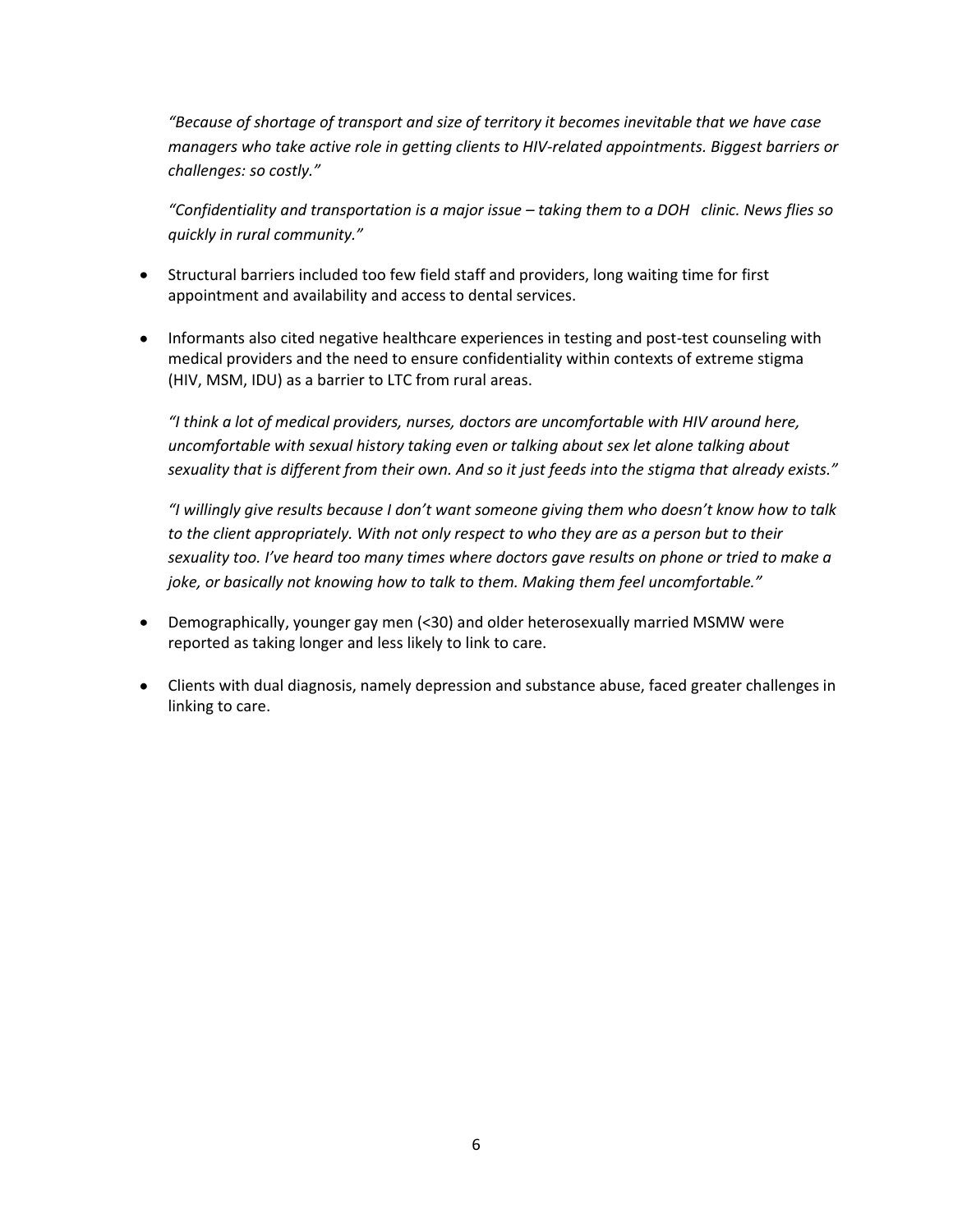# **Recommendations:**

These recommendations were compiled from HIV Planning Group Needs Assessment Subcommittee discussions, from a scientific literature review of local and national data sources focusing on linkage to HIV/AIDS care (LTC) and from an assessment focusing on LTC from rural areas of Pennsylvania. They were presented to the HIV Planning Group in January 2015 and passed unanimously.

# **Policy**

- 1. The DOH should adopt a definition for linkage to care to be used uniformly throughout the state.
- 2. The DOH should mandate formal linkages between testing and treatment sites when possible to overcome fragmentation of care and to help make various service providers accountable for linkage processes.
- 3. The DOH should, when possible, encourage and fund co-location of testing, HIV care and nonmedical services to facilitate timely linkage to care, especially in rural Pennsylvania.
- 4. The DOH should mandate that all funded HIV test sites provide comprehensive patient education around HIV, disclosure and LTC resources at point of confirmatory results.
- 5. The DOH should support HIV testing providers where possible to establish linkages and provider agreements with those who provide services related to practical barriers to LTC, including: food and housing services, insurance, benefits counseling, health-related transportation, child-care services, disability services, language translation and mental health and substance abuse services.
- 6. The DOH should create a mechanism to increase the number of PPA-contracted agencies so that the DOH can better track LTC.
- 7. The DOH should create and implement a plan to reduce stigma related to HIV (HIV, sexual practices, drug use) throughout the state.
- 8. To address the structural barrier in rural areas of too few field staff to meet the immediate linkage to care needs of clients, the DOH should collaborate with the Bureau of Community Health to identify mechanisms to increase field staff in underserved areas.
- 9. To address the structural barriers in rural areas of too few medical providers which leads to long wait times for first appointments and limited availability, the DOH should offer training to providers who are interested in working with rural consumers.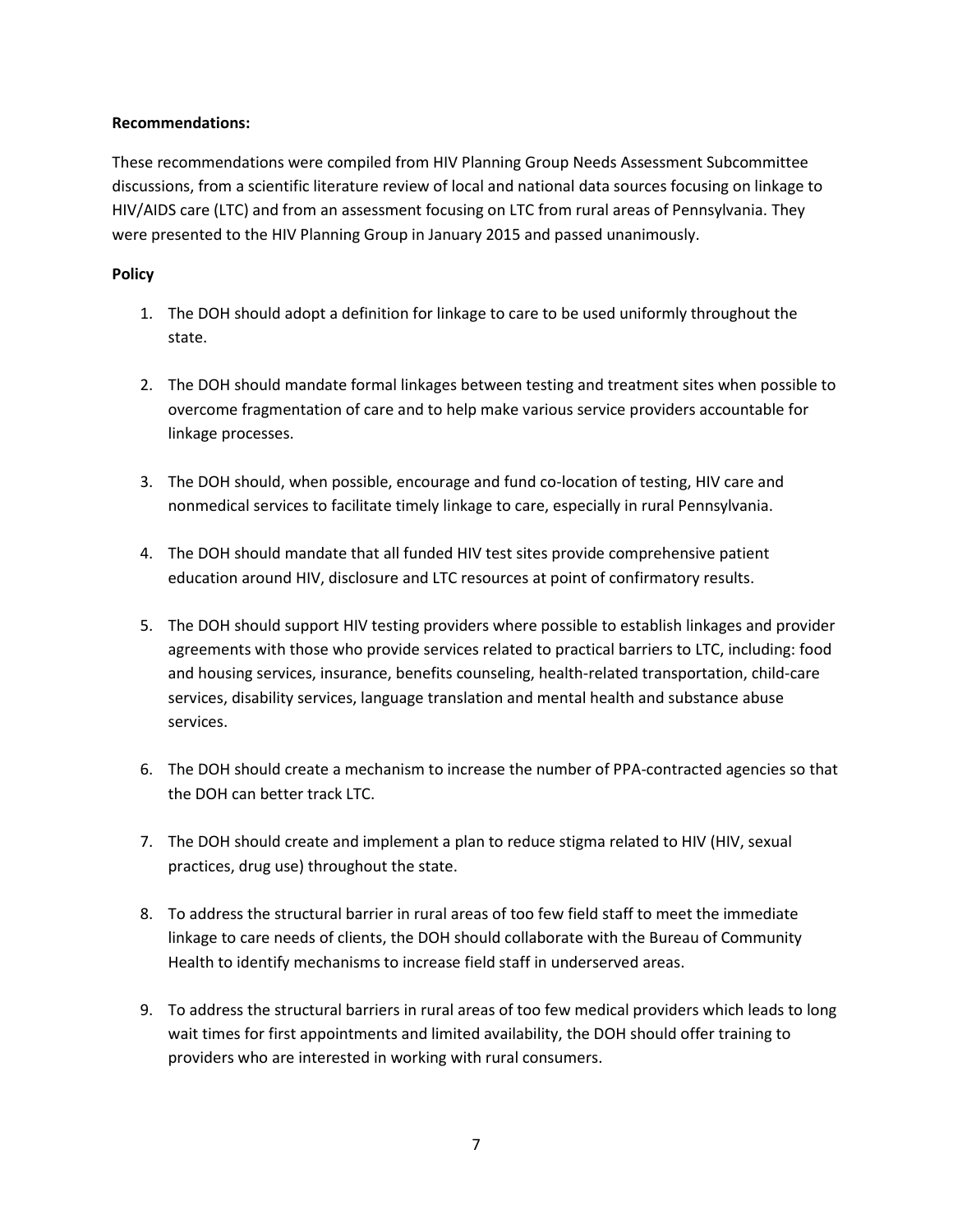- 10. The DOH should create a plan to make telemedicine available around the state for HIV prevention and care services. The DOH should request technical assistance from HRSA around telemedicine to identify other states with large rural populations with effective programs for rural HIV care in order to increase the utilization of telemedicine for HIV care services in Pennsylvania.
- 11. The DOH should increase access to dental health services in rural areas by offering training to dentists who are interested. The DOH should also explore the feasibility of using mobile dental health units for rural medical care and facilitate linkages to dental schools.
- 12. The DOH should implement a cost-effective system for using certified peer specialists in supporting the linkage to care process.
- 13. The DOH should require a marketing plan from all providers to make sure that demographicallyindicated subgroups are being reached.
- 14. The DOH should encourage culturally competent marketing of HIV services to Spanish-speaking populations in order to reduce barriers to HIV services.
- 15. The DOH should consider ways to ensure that medical providers, including primary care providers and emergency room providers, are following the CDC recommendations for HIV testing as part of routine care.
- 16. The DOH should continue efforts to require mandatory lab reporting (all CD4 and viral loads) in order to ensure a more thorough perspective on the continuum of care in Pennsylvania.

# **Capacity Building**

- 17. The DOH should require all contracted HIV testers, case managers and HIV clinic staff and providers to be trained on client-centered strength-based approaches to timely linkage to care. Such approaches include the following elements:
	- a. In-person LTC support at time of confirmatory results, particularly in rural areas
	- b. Active referrals
	- c. Early intervention
	- d. Conducting meetings in client's chosen location and time
	- e. Transportation assistance
- 18. The DOH should mandate that ARTAS or other similarly proven evidence-based LTC interventions be available to all HIV-related staff throughout the state.
- 19. The DOH should make trainings available as new evidence-based interventions are mandated before sites are required to implement them.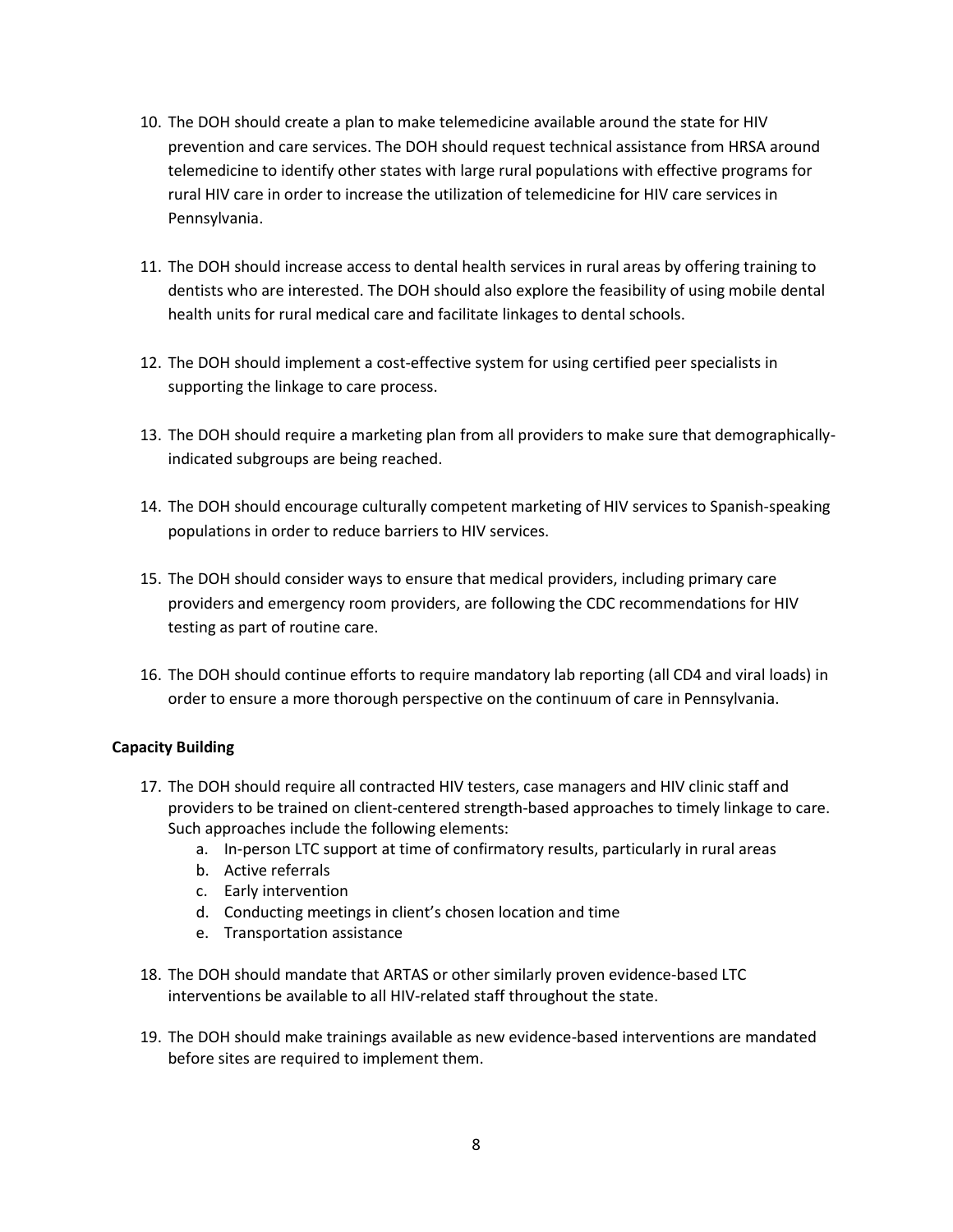- 20. The DOH should mandate that ALL staff of all HIV prevention and treatment programs be trained in cultural competency in terms of race, gender, age, drug-use and sexual practices in order to offer culturally competent and non-judgmental services.
- 21. The DOH should create a template that can be used to establish formal linkages between HIV testing and treatment sites, when possible. All HIV testing staff should be trained on how to use and maintain these linkages.
- 22. The DOH should require that all contracted HIV testers and field staff to be trained on how to offer comprehensive patient education at time of confirmatory results. This includes training on how to evaluate and support clients in meeting medical, physical, psychosocial, environmental and financial needs to support a client's readiness to engage in HIV care.
- 23. The DOH needs to mandate that all HIV testers, program planners and those implementing LTC programs be trained on dual diagnosis and linkage procedures to mental health and substance abuse services.
- 24. The DOH and AETC should collaborate and coordinate on training on LTC.

## **Needs Assessment**

- 25. Challenges with transportation emerged as a key barrier to LTC from rural areas in terms of distance to HIV provider clinics, cost of transportation and a lack of confidential transport options for clients. The DOH should gather data on transportation options and problems faced by clients by region when linking to HIV care from rural areas.
- 26. The DOH should gather more data on use of HIV services by transgender people.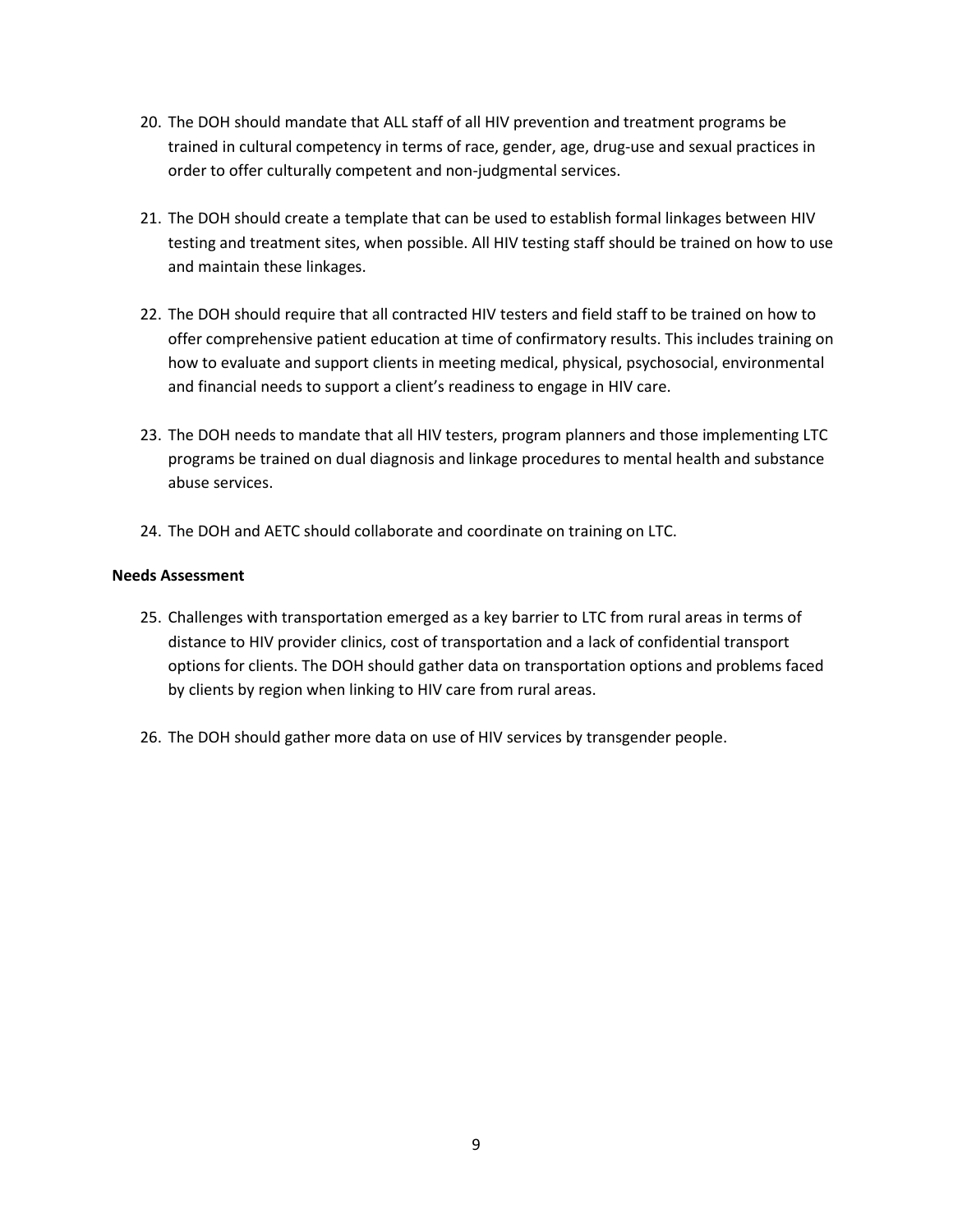#### **References**

- 1. Andersen, M., Smereck, G. A., Hockman, E., Tinsley, J., Milfort, D., Shekoski, C., . . . Emrich, K. (2003). Integrating health care for women diagnosed with HIV infection, substance abuse, and mental illness in Detroit, Michigan. *Journal of the Association of Nurses in AIDS Care, 14*(5), 49-58.
- 2. Ashman, J., Conviser, R., & Pounds, M. (2002). Associations between HIV-positive individuals' receipt of ancillary services and medical care receipt and retention. *AIDS care, 14*(S1), 109-118.
- 3. Axelrad, J. E., Mimiaga, M. J., Grasso, C., & Mayer, K. H. (2013). Trends in the spectrum of engagement in HIV care and subsequent clinical outcomes among men who have sex with men (MSM) at a Boston community health center. *AIDS patient care and STDs, 27*(5), 287-296.
- 4. Baillargeon, J., Giordano, T. P., Rich, J. D., Wu, Z. H., Wells, K., Pollock, B. H., & Paar, D. P. (2009). Accessing antiretroviral therapy following release from prison. *Jama, 301*(8), 848-857.
- 5. Bamford, L. P., Ehrenkranz, P. D., Eberhart, M. G., Shpaner, M., & Brady, K. A. (2010). Factors associated with delayed entry into primary HIV medical care after HIV diagnosis. *Aids, 24*(6), 928-930.
- 6. Beer, L., Fagan, J. L., Valverde, E., & Bertolli, J. (2009). Health-related beliefs and decisions about accessing HIV medical care among HIV-infected persons who are not receiving care. *AIDS patient care and STDs, 23*(9), 785-792.
- 7. Bell, C., Metsch, L. R., Vogenthaler, N., Cardenas, G., Rodriguez, A., Locascio, V., . . . Yohannan, M. (2010). Never in care: Characteristics of HIV-infected crack cocaine users in two US cities who have never been to outpatient HIV care. *Journal of acquired immune deficiency syndromes (1999), 54*(4), 376.
- 8. Bhatia, R., Hartman, C., Kallen, M. A., Graham, J., & Giordano, T. P. (2011). Persons newly diagnosed with HIV infection are at high risk for depression and poor linkage to care: results from the Steps Study. *AIDS and Behavior, 15*(6), 1161-1170.
- 9. Bindman, A. B., Osmond, D., Hecht, F. M., Lehman, J. S., Vranizan, K., Keane, D., & Reingold, A. (1998). Multistate evaluation of anonymous HIV testing and access to medical care. *Jama, 280*(16), 1416-1420.
- 10. Bogart, L. M., Bird, S. T., Walt, L. C., Delahanty, D. L., & Figler, J. L. (2004). Association of stereotypes about physicians to health care satisfaction, help-seeking behavior, and adherence to treatment. *Social science & medicine, 58*(6), 1049-1058.
- 11. Bogart, L. M., Wagner, G., Galvan, F. H., & Banks, D. (2010). Conspiracy beliefs about HIV are related to antiretroviral treatment nonadherence among African American men with HIV. *Journal of acquired immune deficiency syndromes (1999), 53*(5), 648.
- 12. Bogart, L. M., Wagner, G. J., Galvan, F. H., & Klein, D. J. (2010). Longitudinal Relationships Between Antiretroviral Treatment Adherence and Discrimination Due to HIV-Serostatus, Race, and Sexual Orientation Among African– American Men with HIV. *Annals of Behavioral Medicine, 40*(2), 184-190.
- 13. Booker, C. A., Flygare, C. T., Solomon, L., Ball, S. W., Pustell, M. R., Bazerman, L. B., . . . Kling, R. N. (2012). Linkage to HIV care for jail detainees: findings from detention to the first 30 days after release. *AIDS and Behavior*, 1-9.
- 14. Bradford, J. B., Coleman, S., & Cunningham, W. (2007). HIV System Navigation: an emerging model to improve HIV care access. *AIDS patient care and STDs, 21*(S1), S-49-S-58.
- 15. Buseh, A. G., Stevens, P. E., McManus, P., Addison, R. J., Morgan, S., & Millon-Underwood, S. (2006). Challenges and opportunities for HIV prevention and care: insights from focus groups of HIV-infected African American men. *Journal of the Association of Nurses in AIDS Care, 17*(4), 3-15.
- 16. Castle, P. E., Rodríguez, A. C., Burk, R. D., Herrero, R., Wacholder, S., Hildesheim, A., . . . Schiffman, M. (2011). Longterm persistence of prevalently detected human papillomavirus infections in the absence of detectable cervical precancer and cancer. *Journal of Infectious Diseases, 203*(6), 814-822.
- 17. Cheever, L. W. (2007). Engaging HIV-infected patients in care: their lives depend on it. *Clinical infectious diseases, 44*(11), 1500-1502.
- 18. Christopoulos, K. A., Das, M., & Colfax, G. N. (2011). Linkage and retention in HIV care among men who have sex with men in the United States. *Clinical infectious diseases, 52*(suppl 2), S214-S222.
- 19. Christopoulos, K. A., Massey, A. D., Lopez, A. M., Geng, E. H., Johnson, M. O., Pilcher, C. D., . . . Dawson-Rose, C. (2013). "Taking a Half Day at a Time:" Patient Perspectives and the HIV Engagement in Care Continuum. *AIDS patient care and STDs, 27*(4), 223-230.
- 20. Clark, A., Mayben, J. K., Hartman, C., Kallen, M. A., & Giordano, T. P. (2008). Conspiracy beliefs about HIV infection are common but not associated with delayed diagnosis or adherence to care. *AIDS patient care and STDs, 22*(9), 753-759.
- 21. Clements-Nolle, K., Marx, R., Pendo, M., Loughran, E., Estes, M., & Katz, M. (2008). Highly active antiretroviral therapy use and HIV transmission risk behaviors among individuals who are HIV infected and were recently released from jail. *American Journal of Public Health, 98*(4), 661.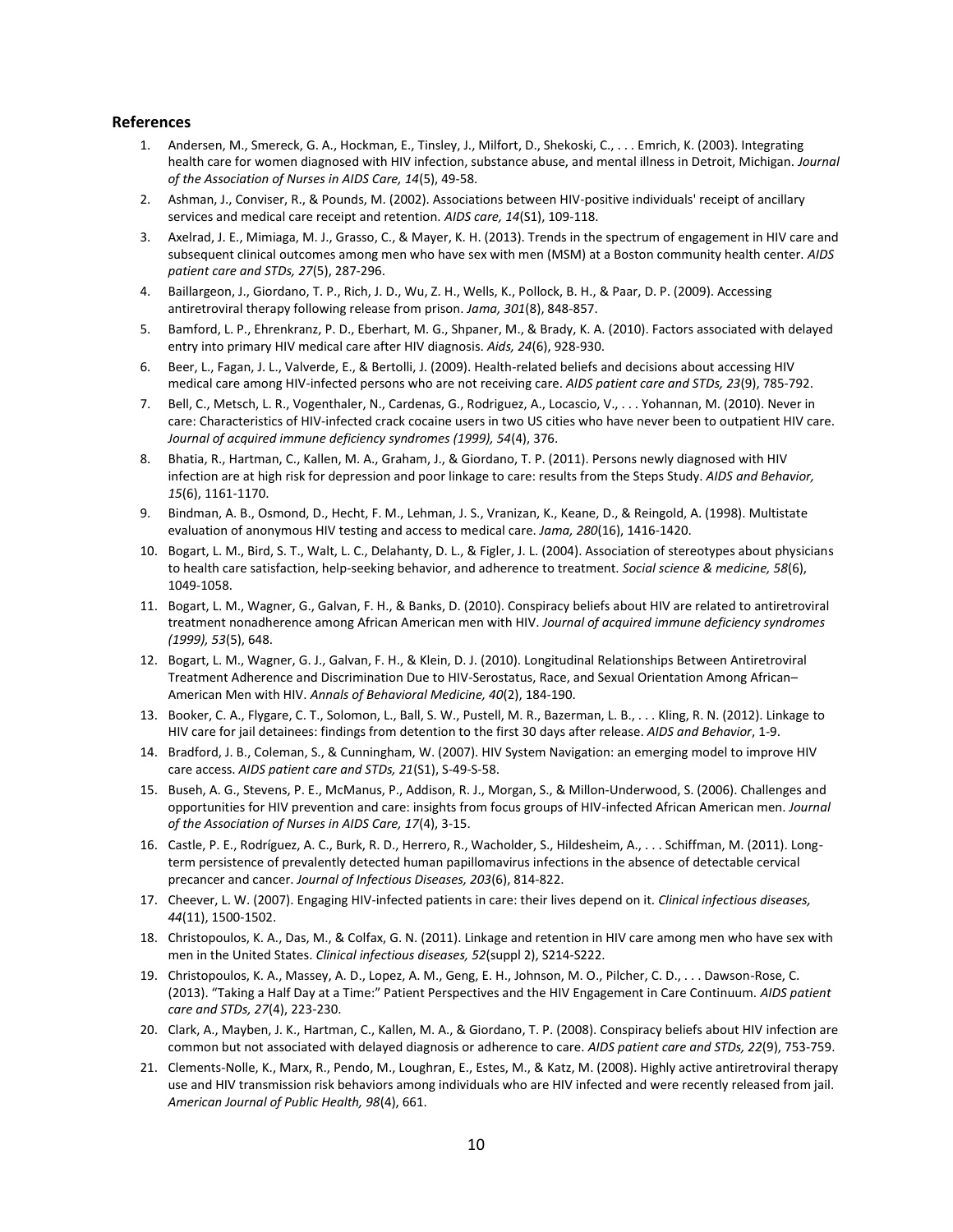- 22. Cohen, M. H., Cook, J. A., Grey, D., Young, M., Hanau, L. H., Tien, P., . . . Wilson, T. E. (2004). Medically eligible women who do not use HAART: the importance of abuse, drug use, and race. *American Journal of Public Health, 94*(7), 1147.
- 23. Craw, J., Gardner, L., Rossman, A., Gruber, D., Jordan, D., Rapp, R., . . . Phillips, K. (2010). Structural factors and best practices in implementing a linkage to HIV care program using the ARTAS model. *BMC health services research, 10*(1), 246.
- 24. Craw, J. A., Gardner, L. I., Marks, G., Rapp, R. C., Bosshart, J., Duffus, W. A., . . . Safford, L. A. (2008). Brief strengthsbased case management promotes entry into HIV medical care: results of the antiretroviral treatment access study-II. *JAIDS Journal of Acquired Immune Deficiency Syndromes, 47*(5), 597-606.
- 25. Cunningham, W. E., Andersen, R. M., Katz, M. H., Stein, M. D., Turner, B. J., Crystal, S., . . . St. Clair, P. (1999). The impact of competing subsistence needs and barriers on access to medical care for persons with human immunodeficiency virus receiving care in the United States. *Medical care*, 1270-1281.
- 26. Fleishman, J. A., Yehia, B. R., Moore, R. D., Korthuis, P. T., & Gebo, K. A. (2012). Establishment, retention, and loss to follow-up in outpatient HIV care. *JAIDS Journal of Acquired Immune Deficiency Syndromes, 60*(3), 249-259.
- 27. Fortenberry, J. D., Martinez, J., Rudy, B. J., & Monte, D. (2012). Linkage to care for HIV-Positive adolescents: A multisite study of the adolescent medicine trials units of the adolescent trials network. *Journal of Adolescent Health, 51*(6), 551-556.
- 28. Futterman, D. (2004). HIV in adolescents and young adults: half of all new infections in the United States. *Topics in HIV medicine: a publication of the International AIDS Society, USA, 13*(3), 101-105.
- 29. Gardner, L. I., Metsch, L. R., Anderson-Mahoney, P., Loughlin, A. M., Del Rio, C., Strathdee, S., . . . Holmberg, S. D. (2005). Efficacy of a brief case management intervention to link recently diagnosed HIV-infected persons to care. *Aids, 19*(4), 423-431.
- 30. Gillman, J., Davila, J., Sansgiry, S., Parkinson-Windross, D., Miertschin, N., Mitts, B., . . . Giordano, T. P. (2013). The Effect of Conspiracy Beliefs and Trust on HIV Diagnosis, Linkage, and Retention in Young MSM with HIV. *Journal of health care for the poor and underserved, 24*(1), 36-45.
- 31. Gilman, B., Hidalgo, J., Thomas, C., Au, M., & Hargreaves, M. (2012). Linkages to Care for Newly Diagnosed Individuals Who Test HIV Positive in Nonprimary Care Settings. *AIDS patient care and STDs, 26*(3), 132-140.
- 32. Grant, A. M., Jamieson, D. J., Elam-Evans, L. D., Beck-Sague, C., Duerr, A., & Henderson, S. L. (2006). Reasons for testing and clinical and demographic profile of adolescents with non–perinatally acquired HIV infection. *Pediatrics, 117*(3), e468-e475
- 33. Gray, et al., (2014) JAIDS Journal of Acquired Immune Deficiency Syndromes, 65(2), 129-132.
- 34. Grinstead, O. A., Faigeles, B., Comfort, M., Seal, D., Nealey-Moore, J., Belcher, L., & Morrow, K. (2005). HIV, STD, and hepatitis risk to primary female partners of men being released from prison. *Women & health, 41*(2), 63-80.
- 35. Hall, H. I., Gray, K. M., Tang, T., Li, J., Shouse, L., & Mermin, J. (2012). Retention in care of adults and adolescents living with HIV in 13 US areas. *JAIDS Journal of Acquired Immune Deficiency Syndromes, 60*(1), 77-82.
- 36. Hanass-Hancock, J., & Nixon, S. A. (2009). The fields of HIV and disability: past, present and future. *Journal of the International AIDS Society, 12*(1), 28.
- 37. Harper, G. W., Fernandez, I. M., Bruce, D., Hosek, S. G., & Jacobs, R. J. (2013). The role of multiple identities in adherence to medical appointments among gay/bisexual male adolescents living with HIV. *AIDS and Behavior, 17*(1), 213-223.
- 38. Harzke, A., Ross, M., & Scott, D. (2006). Predictors of post-release primary care utilization among HIV-positive prison inmates: a pilot study. *AIDS care, 18*(4), 290-301.
- 39. Hidalgo, J., Coombs, E., Cobbs, W. O., Green-Jones, M., Phillips, G., Wohl, A. R., . . . Fields, f. T. Y. M. o. C. S. I. S. G., Sheldon D. (2011). Roles and challenges of outreach workers in HIV clinical and support programs serving young racial/ethnic minority men who have sex with men. *AIDS patient care and STDs, 25*(S1), S15-S22.
- 40. Hightow-Weidman, L. B., Jones, K., Wohl, A. R., Futterman, D., Outlaw, A., Phillips, G., . . . Giordano, f. T. Y. o. C. S. I. S. G., Thomas P. (2011). Early linkage and retention in care: findings from the outreach, linkage, and retention in care initiative among young men of color who have sex with men. *AIDS patient care and STDs, 25*(S1), S31-S38.
- 41. Hightow-Weidman, L. B., Smith, J. C., Valera, E., Matthews, D. D., & Lyons, P. (2011). Keeping them in "STYLE": finding, linking, and retaining young HIV-positive black and Latino men who have sex with men in care. *AIDS patient care and STDs, 25*(1), 37-45.
- 42. Horstmann, E., Brown, J., Islam, F., Buck, J., & Agins, B. D. (2010). Retaining HIV-infected patients in care: Where are we? Where do we go from here? *Clinical infectious diseases, 50*(5), 752-761.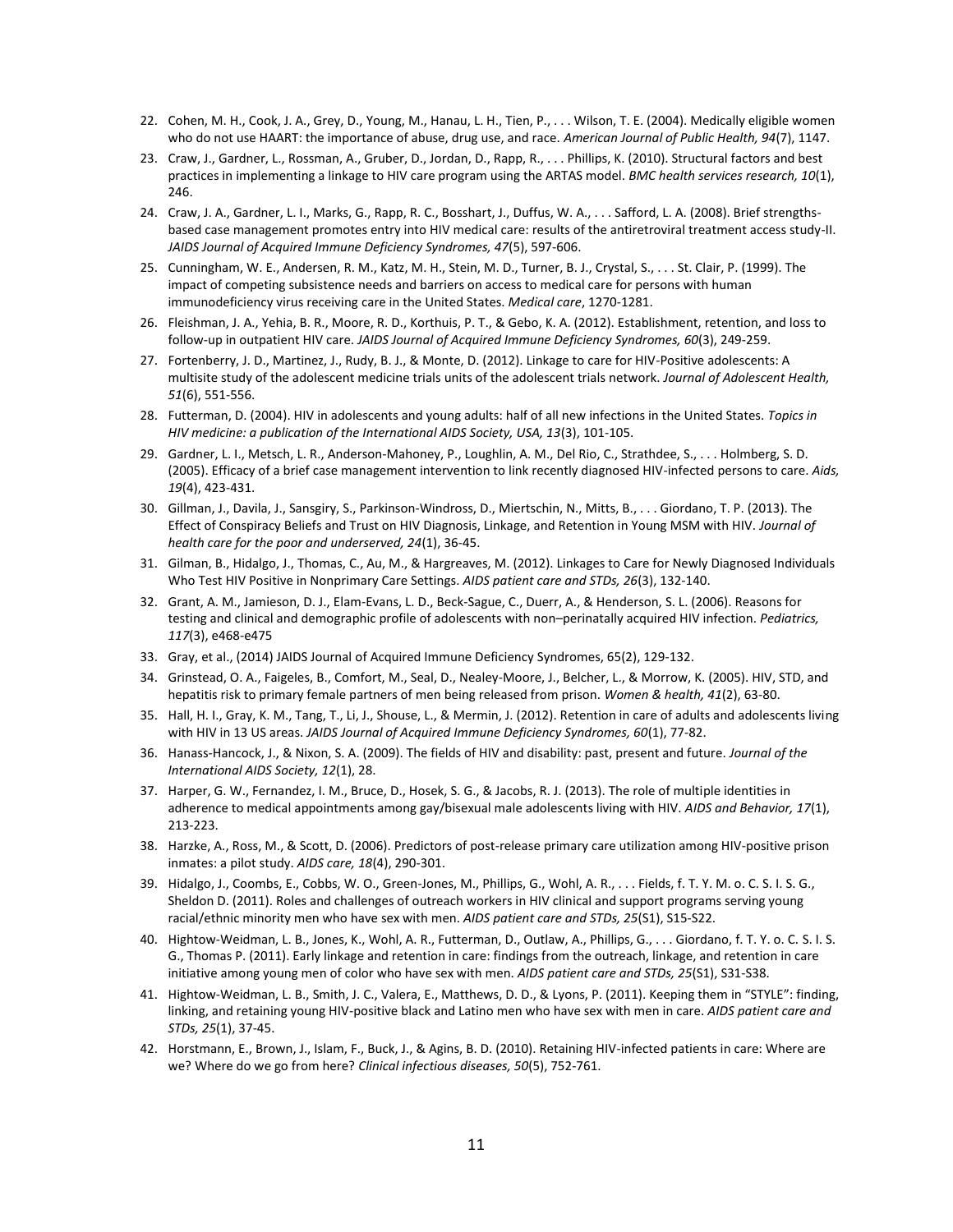- 43. Horvath, K. J., Carrico, A. W., Simoni, J., Boyer, E. W., Amico, K. R., & Petroll, A. E. (2013). Engagement in HIV Medical Care and Technology Use among Stimulant-Using and Nonstimulant-Using Men who have Sex with Men. *AIDS research and treatment, 2013*.
- 44. Hosek, S. G., Harper, G. W., Lemos, D., & Martinez, J. (2008). An ecological model of stressors experienced by youth newly diagnosed with HIV. *Journal of HIV/AIDS prevention in children & youth, 9*(2), 192.
- 45. Jenness, S. M., Myers, J. E., Neaigus, A., Lulek, J., Navejas, M., & Raj-Singh, S. (2012). Delayed entry into HIV medical care after HIV diagnosis: Risk factors and research methods. *AIDS care, 24*(10), 1240-1248.
- 46. Justice, A. C. (2010). HIV and aging: time for a new paradigm. *Current HIV/AIDS Reports, 7*(2), 69-76.
- 47. Liau, A., Crepaz, N., Lyles, C. M., Higa, D. H., Mullins, M. M., DeLuca, J., . . . Marks, G. (2013). Interventions to Promote Linkage to and Utilization of HIV Medical Care Among HIV-diagnosed Persons: A Qualitative Systematic Review, 1996– 2011. *AIDS and Behavior*, 1-22.
- 48. Marks, G., Gardner, L. I., Craw, J., & Crepaz, N. (2010). Entry and retention in medical care among HIV-diagnosed persons: a meta-analysis. *Aids, 24*(17), 2665-2678.
- 49. Merenstein, D., Schneider, M. F., Cox, C., Schwartz, R., Weber, K., Robison, E., . . . Plankey, M. W. (2009). Association of child care burden and household composition with adherence to highly active antiretroviral therapy in the Women's Interagency HIV Study. *AIDS patient care and STDs, 23*(4), 289-296.
- 50. Messeri, P., Abramson, D., Aidala, A., Lee, F., & Lee, G. (2002). The impact of ancillary HIV services on engagement in medical care in New York City. *AIDS care, 14*(S1), 15-29.
- 51. Mill, J. E., Jackson, R. C., Worthington, C. A., Archibald, C. P., Wong, T., Myers, T., . . . Sommerfeldt, S. (2008). HIV testing and care in Canadian Aboriginal youth: a community based mixed methods study. *BMC infectious diseases, 8*(1), 132.
- 52. Minniear, T. D., Gaur, A. H., Thridandapani, A., Sinnock, C., Tolley, E. A., & Flynn, P. M. (2013). Delayed Entry into and Failure to Remain in HIV Care Among HIV-Infected Adolescents. *AIDS Research and Human Retroviruses, 29*(1), 99- 104.
- 53. Molitor, F., Kuenneth, C., Waltermeyer, J., Mendoza, M., Aguirre, A., Brockmann, K., & Crump, C. (2005). Linking HIVinfected persons of color and injection drug users to HIV medical and other services: the California Bridge Project. *AIDS Patient Care & STDs, 19*(6), 406-412.
- 54. Mugavero, M. J., Amico, K. R., Horn, T., & Thompson, M. A. (2013). The state of engagement in HIV care in the United States: from cascade to continuum to control. *Clinical infectious diseases, 57*(8), 1164-1171.
- 55. Mugavero, M. J., Lin, H.-Y., Allison, J. J., Willig, J. H., Chang, P.-W., Marler, M., . . . Saag, M. S. (2007). Failure to establish HIV care: characterizing the" no show" phenomenon. *Clinical infectious diseases, 45*(1), 127-130.
- 56. Mugavero, M. J., Norton, W. E., & Saag, M. S. (2011). Health care system and policy factors influencing engagement in HIV medical care: piecing together the fragments of a fractured health care delivery system. *Clinical infectious diseases, 52*(suppl 2), S238-S246.
- 57. Norton, W. E. (2012). An exploratory study to examine intentions to adopt an evidence-based HIV linkage-to-care intervention among state health department AIDS directors in the United States. *Implementation Science, 7*(1), 27.
- 58. Pharr, J. R., & Bungum, T. (2012). Health disparities experienced by people with disabilities in the United States: a Behavioral Risk Factor Surveillance System study. *Global journal of health science, 4*(6).
- 59. Philbin, M. M., Tanner, A. E., DuVal, A., Ellen, J., Kapogiannis, B., & Fortenberry, J. D. (2013). Linking HIV-positive adolescents to care in 15 different clinics across the United States: Creating solutions to address structural barriers for linkage to care. *AIDS care*(ahead-of-print), 1-8.
- 60. Philbin, M. M., Tanner, A. E., DuVal, A., Ellen, J. M., Xu, J., Kapogiannis, B., . . . Fortenberry, J. D. (2013). Factors Affecting Linkage to Care and Engagement in Care for Newly Diagnosed HIV-Positive Adolescents Within Fifteen Adolescent Medicine Clinics in the United States. *AIDS and Behavior*, 1-10.
- 61. Pollini, R. A., Blanco, E., Crump, C., & Zúñiga, M. L. (2011). A community-based study of barriers to HIV care initiation. *AIDS patient care and STDs, 25*(10), 601-609.
- 62. Quinlivan, E. B., Messer, L. C., Adimora, A. A., Roytburd, K., Bowditch, N., Parnell, H., . . . Pierce, J. K. (2013). Experiences with HIV Testing, Entry, and Engagement in Care by HIV-Infected Women of Color, and the Need for Autonomy, Competency, and Relatedness. *AIDS patient care and STDs, 27*(7), 408-415.
- 63. Raveis, V., Siegel, K., & Gorey, E. (1998). Factors associated with HIV-infected women's delay in seeking medical care. *AIDS care, 10*(5), 549-562.
- 64. Reed, J. B., Hanson, D., McNaghten, A., Bertolli, J., Teshale, E., Gardner, L., & Sullivan, P. (2009). HIV testing factors associated with delayed entry into HIV medical care among HIV-infected persons from eighteen states, United States, 2000–2004. *AIDS patient care and STDs, 23*(9), 765-773.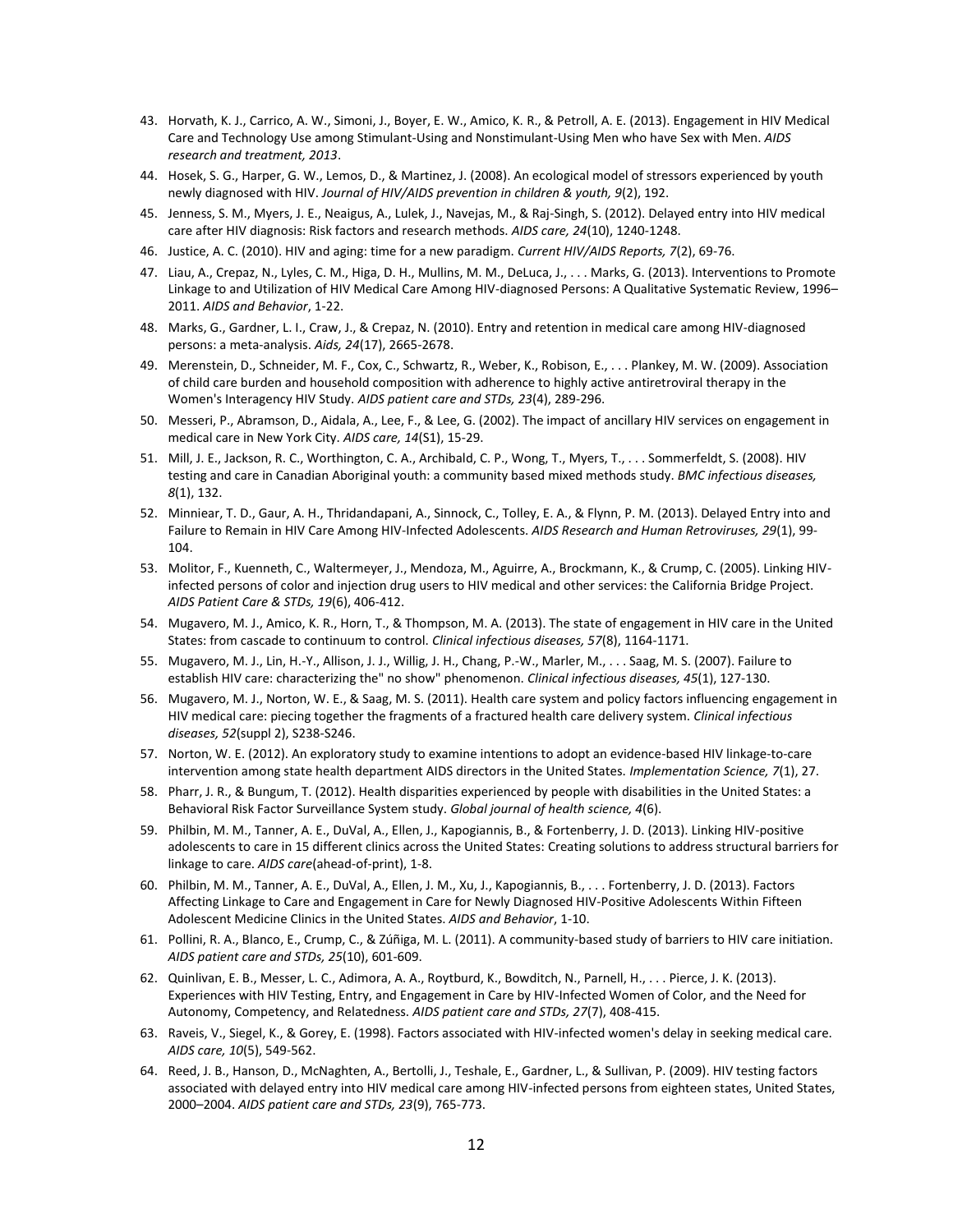- 65. Rich, J. D., Holmes, L., Salas, C., Macalino, G., Davis, D., Ryczek, J., & Flanigan, T. (2001). Successful linkage of medical care and community services for HIV-positive offenders being released from prison. *Journal of Urban Health, 78*(2), 279-289.
- 66. Rivas, 2012, US Government Secretly Infected Thousands of Guatemalans with STDs, Colorlines.com article.
- 67. Rothman, R. E., Kelen, G. D., Harvey, L., Shahan, J. B., Hairston, H., Burah, A., . . . Hsieh, Y. H. (2012). Factors Associated With No or Delayed Linkage to Care in Newly Diagnosed Human Immunodeficiency Virus (HIV)‐1–Infected Patients Identified by Emergency Department–based Rapid HIV Screening Programs in Two Urban EDs. *Academic Emergency Medicine, 19*(5), 497-503.
- 68. Samet, J. H., Freedberg, K. A., Savetsky, J. B., Sullivan, L. M., & Stein, M. D. (2001). Understanding delay to medical care for HIV infection: the long-term non-presenter. *Aids, 15*(1), 77-85.
- 69. Samet, J. H., Freedberg, K. A., Stein, M. D., Lewis, R., Savetsky, J., Sullivan, L., . . . Hingson, R. (1998). Trillion virion delay: time from testing positive for HIV to presentation for primary care. *Archives of Internal Medicine, 158*(7), 734- 740.
- 70. Samet, J. H., Libman, H., LaBelle, C., Steger, K., Lewis, R., Craven, D. E., & Freedberg, K. A. (1995). A model clinic for the initial evaluation and establishment of primary care for persons infected with human immunodeficiency virus. *Archives of Internal Medicine, 155*(15), 1629.
- 71. Schneir, A., Kipke, M. D., Melchior, L. A., & Huba, G. (1998). Childrens Hospital Los Angeles: A model of integrated care for HIV-positive and very high-risk youth. *Journal of Adolescent Health, 23*(2), 59-70.
- 72. Sevelius, J.,M, Patouhas, E., Keatley, J.G., & Johnson, M. O. (2013). Barriers and facilitators to engagement and retention in care among Transgender women living with Human Immunodeficiency Virus, *Annals of Behavioral Medicine.*
- 73. Sherer, R., Stieglitz, K., Narra, J., Jasek, J., Green, L., Moore, B., . . . Cohen, M. (2002). HIV multidisciplinary teams work: support services improve access to and retention in HIV primary care. *AIDS care, 14*(S1), 31-44.
- 74. Sison, N., Yolken, A., Poceta, J., Mena, L., Chan, P. A., Barnes, A., . . . Nunn, A. (2013). Healthcare provider attitudes, practices, and recommendations for enhancing routine HIV testing and linkage to care in the Mississippi Delta region. *AIDS patient care and STDs, 27*(9), 511-517.
- 75. Stein, M., Leibman, B., & Wachtel, T. (1991). HIV-positive women: Reasons they are tested for HIV and their clinical characteristics on entry into the health care system. *Journal of General Internal Medicine, 6*, 286-289.
- 76. Stein, M. D., Crystal, S., Cunningham, W. E., Ananthanarayanan, A., Anderson, R. M., Turner, B. J., . . . Bozzette, S. A. (2000). Delays in seeking HIV care due to competing caregiver responsibilities. *American Journal of Public Health, 90*(7).
- 77. Stone, V. E., Mauch, M. Y., Steger, K., Janas, S. F., & Craven, D. E. (1997). Race, gender, drug use, and participation in AIDS clinical trials. *Journal of General Internal Medicine, 12*(3), 150-157.
- 78. Thomas, et al., (2012). Guidelines for improving entry into and retention in care and antiretroviral adherence for persons with HIV: Evidence-based recommendations from an international association of physicians in AIDS Care Panel. *Annals of Internal Medicine, 156,* 817-833.
- 79. Torian, L. V., Wiewel, E. W., Liu, K.-L., Sackoff, J. E., & Frieden, T. R. (2008). Risk factors for delayed initiation of medical care after diagnosis of human immunodeficiency virus. *Archives of Internal Medicine, 168*(11), 1181-1187.
- 80. Tripathi, A., Gardner, L. I., Ogbuanu, I., Youmans, E., Stephens, T., Gibson, J. J., & Duffus, W. A. (2011). Predictors of time to enter medical care after a new HIV diagnosis: a statewide population-based study. *AIDS care, 23*(11), 1366- 1373.
- 81. Turner, B. J., Cunningham, W. E., Duan, N., Andersen, R. M., Shapiro, M. F., Bozzette, S. A., . . . St Clair, P. (2000). Delayed medical care after diagnosis in a US national probability sample of persons infected with human immunodeficiency virus. *Archives of Internal Medicine, 160*(17), 2614.
- 82. Valera, P., Epperson, M., Daniels, J., Ramaswamy, M., & Freudenberg, N. (2009). Substance use and HIV-risk behaviors among young men involved in the criminal justice system. *The American journal of drug and alcohol abuse, 35*(1), 43- 47.
- 83. Vyavaharkar, M. V., Moneyham, L., & Corwin, S. (2008). Health care utilization: the experiences of rural HIV-positive African American women. *Journal of health care for the poor and underserved, 19*(1), 294-306.
- 84. Walensky, R. P., Weinstein, M. C., Smith, H. E., Freedberg, K. A., & Paltiel, A. D. (2005). Optimal allocation of testing dollars: the example of HIV counseling, testing, and referral. *Medical decision making, 25*(3), 321-329.
- 85. Wang, E. A., White, M. C., Jamison, R., Goldenson, J., Estes, M., & Tulsky, J. P. (2008). Discharge planning and continuity of health care: Findings from the San Francisco County jail. *American Journal of Public Health, 98*(12), 2182.